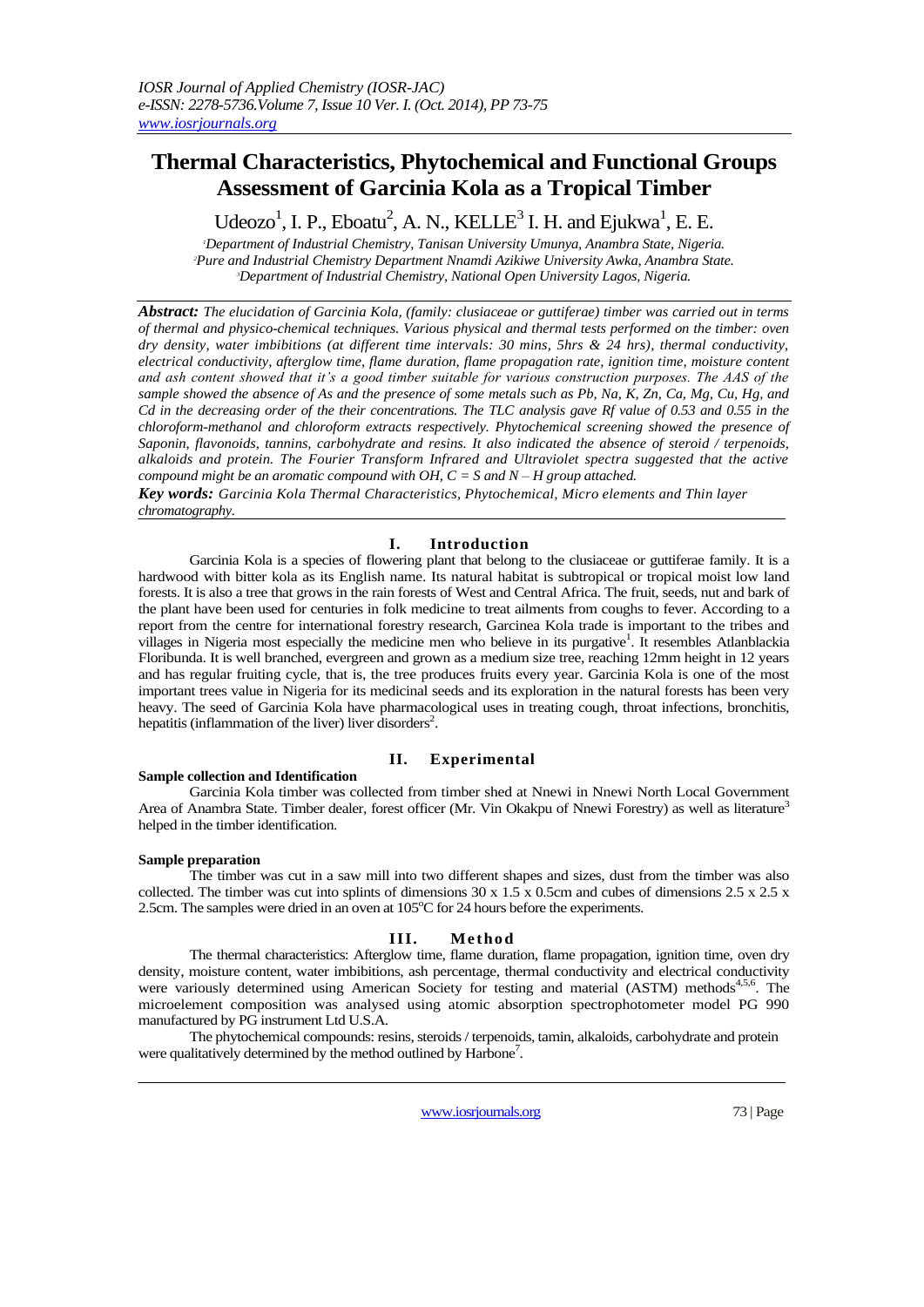The chloroform and chloroform-methanol extracts were monitored using TLC, Fourier Transform Infrared and Ultraviolet Spectroscopic methods.

### **RESULT**

# **IV. Result And Discussion**

The results of the thermal investigation and the analysis of the active constituents present in the timber extract of Garcinia Kola are given in tables 1- 6.

| <b>Characteristics</b>         | <b>Units</b> | <b>Results</b>       |
|--------------------------------|--------------|----------------------|
| Afterglow time                 | Sec          | 347.33               |
| Flame duration                 | Sec          | 193.33               |
| Flame propagation rate         | $cm.5-1$     | $6.8 \times 10^{2}$  |
| Ignition time                  | Sec          | 8                    |
| Over dry density               | $g.cm^{-3}$  | $48.5 \times 10^{2}$ |
| Moisture content               | $\%$         | 18.41                |
| 30 mins Water imbibitions      | $\%$         | 19.1                 |
| 5 hrs Water imbibitions        | $\%$         | 35.8                 |
| 24 hrs Water imbibitions       | $\%$         | 62.8                 |
| Ash Content                    | $\%$         | 0.72                 |
| Thermal conductivity           | $U$ moh/cm   | $10.92 \times 10^2$  |
| <b>Electrical Conductivity</b> | $Sm^{-1}$    | $2.9 \times 10^{3}$  |

#### **Table 2: Micro elemental composition %**

| Zinc      | 0.2   |
|-----------|-------|
| Lead      | 1.92  |
| Cadmium   | 0.008 |
| Copper    | 0.02  |
| Sodium    | 0.81  |
| Calcium   | 0.13  |
| Magnesium | 0.08  |
| Potassium | 0.66  |
| Arsenic   | Nil   |
| Mercury   | 0.01  |

## **Table 3: Phytochemical composition of Garcinia Kola**

| <b>Class of phytocompounds</b> | <b>Inference</b> |
|--------------------------------|------------------|
| Saponin                        | $++$             |
| Flavonoids                     | $+++$            |
| Resins                         |                  |
| Steroids / terpenoids          |                  |
| Tannin                         | $++$             |
| Alkaloids                      |                  |
| Carbohydrate                   | $++$             |
| Protein                        |                  |

| Key | $+++$   | -      | highly present     |
|-----|---------|--------|--------------------|
|     | $^{++}$ |        | moderately present |
|     | ┶       |        | slightly present   |
|     |         | absent |                    |

#### **Table 4: Results of Thin layer chromatographic characteristics of chloroform- methanol and chloroform extracts.**

|                      |                              | -----------                   |                 |  |
|----------------------|------------------------------|-------------------------------|-----------------|--|
|                      | <b>Sample</b>                | Number of spot                | <b>Rf</b> value |  |
|                      | Chloroform-methanol extract. |                               | 0.529           |  |
|                      | Chloroform extract           |                               | 0.546           |  |
| Wave number $(cm-1)$ |                              | <b>Suspected chromophores</b> |                 |  |

| Tables 5: Results of Fourier Transformed Infrared and Ultraviolet spectra of Chloroform |                                                  |  |
|-----------------------------------------------------------------------------------------|--------------------------------------------------|--|
| 3426                                                                                    | O-H stretch for alcohol                          |  |
| 2103                                                                                    | $C=C$ stretch for alkynes                        |  |
| 2087                                                                                    | $N = C = S$ stretch for Isothiocyanate           |  |
| 1652                                                                                    | $C = O$ stretch for primary                      |  |
| 1527                                                                                    | $N = O$ stretch for nitro group                  |  |
| 1020                                                                                    | C . O stretch for Isothiocy anate                |  |
| UV<br>$\approx$ 204, 217, 228, 245 and 280                                              | Indicating highly conjugated isoquinoline amide. |  |
|                                                                                         |                                                  |  |

www.iosrjournals.org 74 | Page

٦